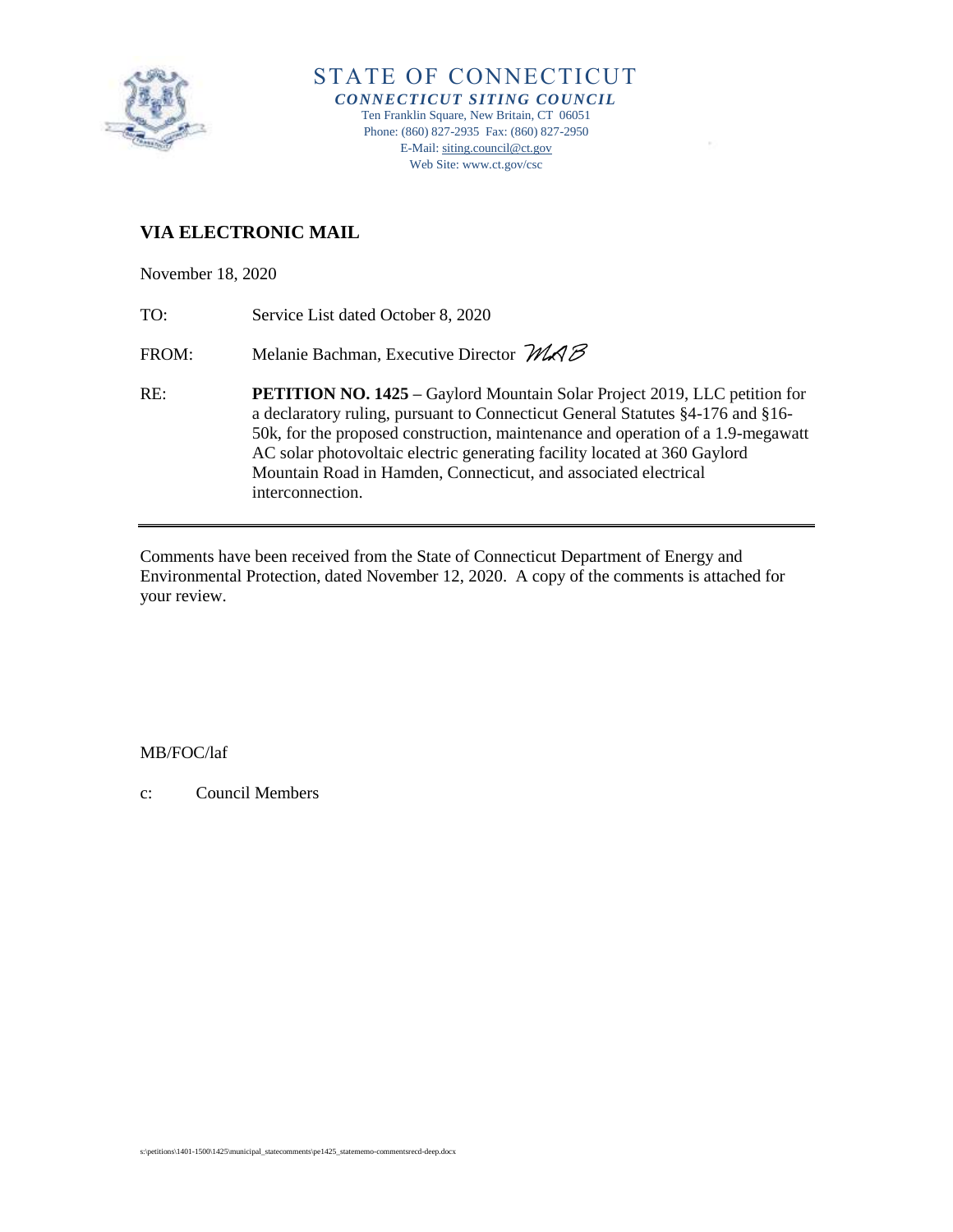

79 Elm Street • Hartford, CT 06106-5127 www.ct.gov/deep Affirmative Action/Equal Opportunity Employer

November 12, 2020

Melanie Bachman, Executive Director Connecticut Siting Council Ten Franklin Square New Britain, Connecticut 06051

RE: Petition No. 1425- Gaylord Mountain Solar Project, 1.9MW Distributed Solar Development 360 Gaylord Mountain Road, Hamden

Dear Attorney Bachman and members of the Siting Council:

The Department of Energy and Environmental Protection has reviewed the above referenced petition for a declaratory ruling for the proposed construction, maintenance, and operation of a 1.9 MW AC ground-mounted solar photovoltaic electric generation facility at 360 Gaylord Mountain Road, Hamden, Connecticut.

### **Location**

The parcel is 33.88 acres on Gaylord Mountain Road, which is a winding road with areas of steep slopes and residential housing between stretches of undeveloped land. The project proposes clearing and grading of 12.3 acres of the site. The site slopes up from east to west with areas exceeding 25% slope. Site work involves construction along Gaylord Mountain Road, with a drainage basin with berm located approximately 100 ft in and clearing and grading for a plunge pool within a few feet from Gaylord Mountain Road. The existing communications tower on site is accessed from the north off Gaylord Mountain Road. This access road will be utilized during construction, and a new access road and interconnection route is proposed off of Gaylord Mountain Road as part of the construction process.

### **Stormwater Runoff**

The petition states the site is designed in accordance with DEEP's guidance on Solar Array for Construction Stormwater General Permit Appendix I dated 1/6/20, dropping one hydrologic soil group to account for soil compaction, and stating the solar panels, transformer pads, and the gravel roadway are considered impervious cover. No HydroCAD models were submitted with the Environmental Assessment to verify the runoff coefficient and corresponding soil group. This site runs downhill with areas of steep slopes. Because of the downhill nature of this location, the large capacity stormwater basin is designed with a raised berm to control water volume.

Construction projects that involve creating a dam or berm for stormwater retention/ detention require a review from DEEP's Dam Safety Division. This review is required because a dam is defined in § 22a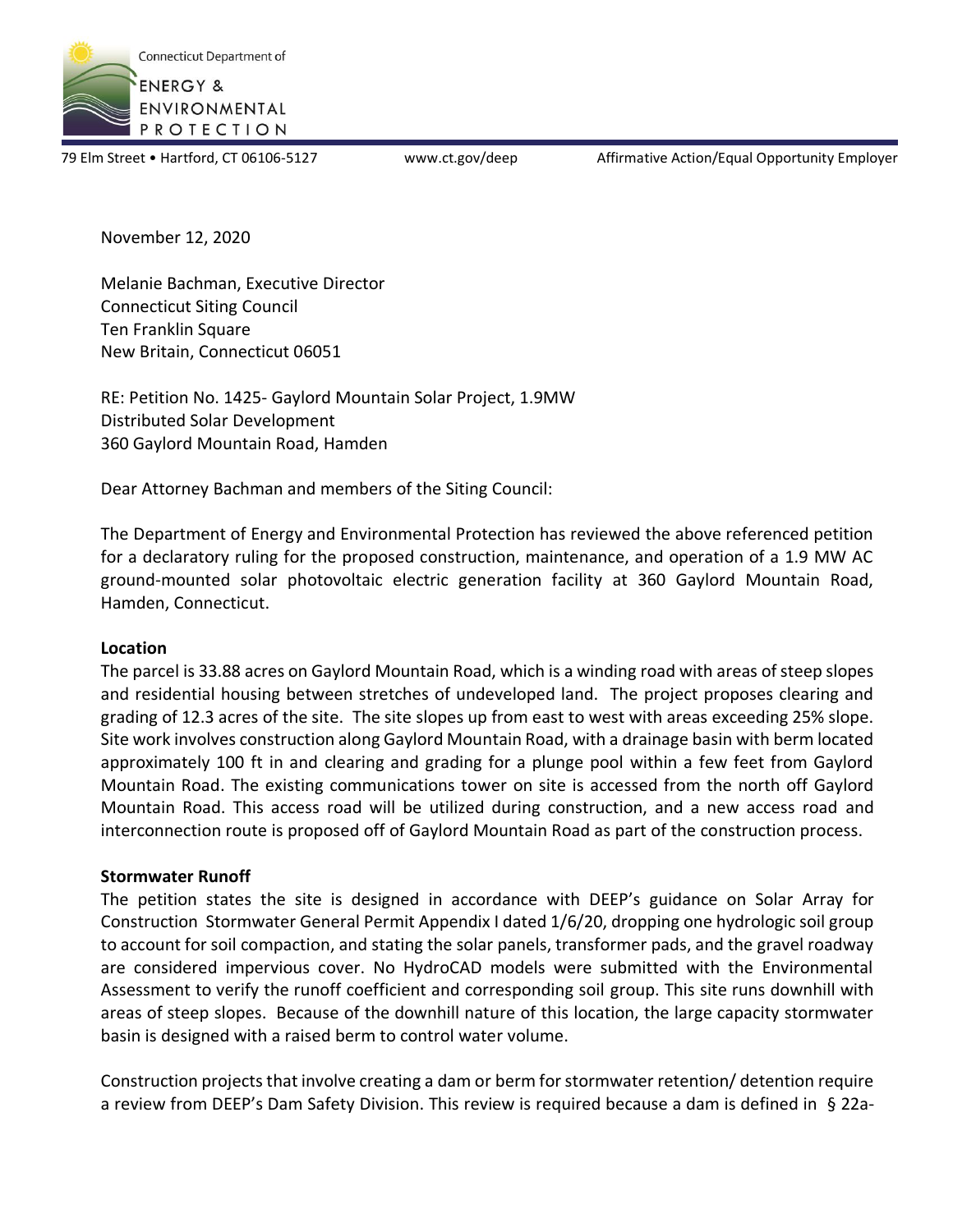409-1 of the Regulations of Connecticut State Agencies (RCSA) as *any barrier of any kind whatsoever which is capable of impounding or controlling the flow of water, including but not limited to storm water retention or detention dams, flood control structures, dikes and incompletely breached dams.* The result of a review by DEEP Dam Safety is to determine the Hazard Potential if the structure were to fail, in terms of loss of life, economic loss or environmental damage.

Based upon the resources provided by the petitioner, Dam Safety staff reviewed the area down slope of the proposed drainage basin, the inundation map, topography, and existing land cover. Based on those elements and on the storage capacity of 78,771cf (cubic feet) or 1.8af (acre-feet) of the basin, Dam Safety staff consider this a Hazard Class AA Dam. A Class AA dam is described as a negligible hazard potential dam that if it were to fail, would result in no measurable damage to roadways, no measurable damage to land and structures, and negligible economic loss. After construction, the petitioner will need to register the stormwater structure with DEEP Dam Safety unit. All dams are subject to reclassification at any time if the DEEP Commissioner determines that the hazard potential has changed.

In reviewing the premise of the design for the large detention basin, there may be a conflict with what is in the Environmental Assessment regarding the description of the analysis and what was provided to Dam Safety to assess the berm. The Environmental Assessment, page 22, states that the site was considered as fully impervious when determining water runoff. This is in line with DEEP's stormwater guidance documents. However, the single HydroCad model provided to Dam Safety by the petitioner to show the storage capacity of the basin during a 100-year storm event, shows that the site was considered fully pervious. A "zero" was inserted in the "percent impervious cover." Though the HydroCad model provided to Dam Safety was for a particular purpose, the description in the Environmental Assessment discussing runoff takes a different approach. There were no HydroCad models included in the petition.

A few storm drains along Gaylord Mountain Road were observed to contain debris and leaves which prevents stormwater from entering these drains. Site design should account for water volume and velocity and seek to contain water to this site, so as not to add to the existing conveyance issues along the road.

The petition states they will apply for DEEP's *General Permit for the Discharge of Stormwater and Dewatering Wastewaters from Construction Activities* (Stormwater GP)*.* DEEP can assess erosion and sedimentation controls, water volume and water quality once that application is submitted.

## **Stockpiles**

During construction there is an estimated 5,600 CY of material being excavated. Sheets EC-3 and EC-6 of the site plans show two stockpile locations with silt fences around them. The petitioner may need to clarify if the stockpiles are sized appropriately to hold 5,600 CY of soils while under construction and if silt fence is the appropriate erosion control for this amount of soil. The petition states that 1458 CY of material in excess may be used elsewhere on the site after constructing the berm and basin. More clarification is needed as to where the material will go and for what purpose.